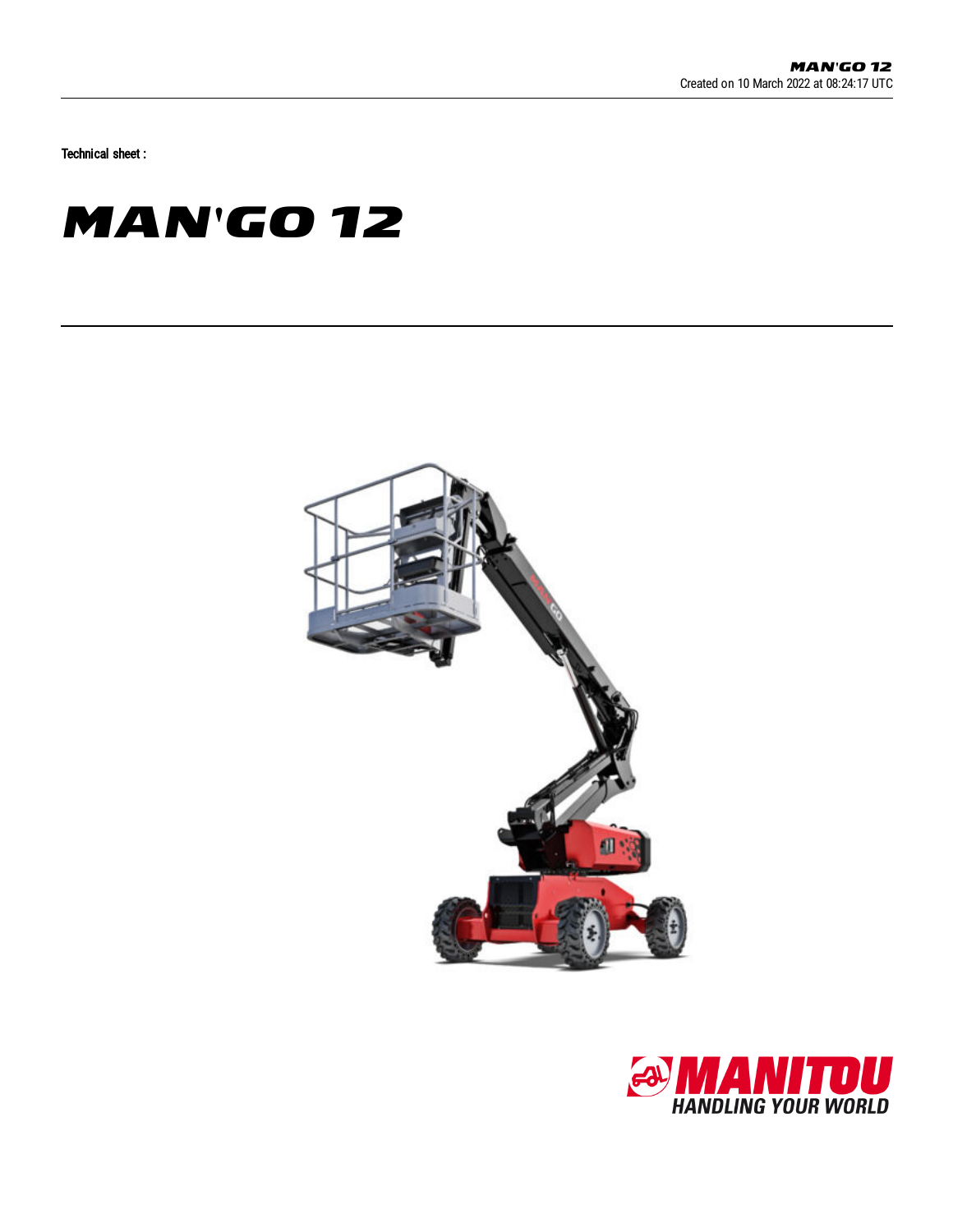| <b>Capacities</b>                                    |         | <b>Metric</b>                        |
|------------------------------------------------------|---------|--------------------------------------|
| Working height                                       | h21     | 11.91 m                              |
| Platform height                                      | h7      | 9.91 m                               |
| Max. outreach                                        |         | 6.69 <sub>m</sub>                    |
| Overhang                                             | h31     | 4.80 m                               |
| Pendular arm rotation (bottom)                       |         | $+70$ $^{\circ}$                     |
| Platform capacity                                    | Q       | 230 kg                               |
| Turret rotation                                      |         | 350°                                 |
| Platform rotation (right / left)                     |         | 70°/66°                              |
| Number of people (inside / outside)                  |         | 2/2                                  |
| <b>Weight and dimensions</b>                         |         |                                      |
| Platform weight*                                     |         | 4150 kg                              |
| Platform dimensions (length x width)                 | lp / ep | $1.50$ m x $0.98$ m                  |
| Overall width                                        | b1      | 1.80 <sub>m</sub>                    |
| Overall length                                       | 1       | 5.50 <sub>m</sub>                    |
| Overall height                                       | h17     | 2.02 m                               |
| Overall length (stowed)                              | 9       | 4.50 m                               |
| Overall height (stowed)                              | h18     | 2.49 m                               |
| Floor height (access)                                | h20     | 0.30 <sub>m</sub>                    |
| Jib length                                           | 113     | $1.46$ m                             |
| Counterweight offset (turret at 90°)                 | a7      | 0.19 m                               |
| Internal turning radius (over tyres)                 | b13     | 1.71 m                               |
| External turning radius                              | Wa3     | 4.11 m                               |
| Ground clearance at centre of wheelbase              | m2      | 0.32 <sub>m</sub>                    |
| Wheelbase                                            | y       | 2 <sub>m</sub>                       |
| Performances                                         |         |                                      |
| Drive speed - stowed                                 |         | 5.20 km/h                            |
| Drive speed - raised                                 |         | 1 km/h                               |
| Gradeability                                         |         | 40 %                                 |
| Permissible leveling                                 |         | $4^{\circ}$                          |
| Wheels                                               |         |                                      |
| Tyres type                                           |         | Solid Tyres Cured-On                 |
| Drive wheels (front / rear)                          |         | 2/2                                  |
| Steering wheels (front / rear)                       |         | 2/0                                  |
| Braking wheels (front / rear)                        |         | 2/2                                  |
| <b>Engine/Battery</b>                                |         |                                      |
| Engine brand / model                                 |         | Kubota - D1105-E4B                   |
| Engine norm                                          |         | Stage IIIA, Stage V, Tier 4          |
| I.C. Engine power rating / Power (kW)                |         | 26 Hp / 18.50 kW                     |
| <b>Miscellaneous</b>                                 |         |                                      |
| <b>Ground Pressure</b>                               |         | 15 dan/cm2                           |
|                                                      |         | 398 Bar                              |
| <b>Hydraulic Pressure</b><br>Hydraulic tank capacity |         | 60                                   |
| Fuel tank                                            |         | 531                                  |
|                                                      |         | < 100 dB                             |
| Noise to environment (LwA)                           |         | $< 2.50$ m/s <sup>2</sup>            |
| Vibration on hands/arms                              |         | 4.411                                |
| Daily consumption **                                 |         |                                      |
| <b>Standards compliance</b>                          |         |                                      |
| made as a state of the top of                        |         | European directives: 2006/42/EC-Mach |

MAN'GO 12 - Created on 10 March 2022 at 08:24:17 UTC

European directives: 2006/42/EC- Machinery (revised EN280:2013) - 2004/108/EC (EMC) - 2006/95/EC (Low voltage)

This machine is in compliance with:

\*Varies according to options and standards of the country to which the machine is delivered \*\* According to "REDUCE cycle"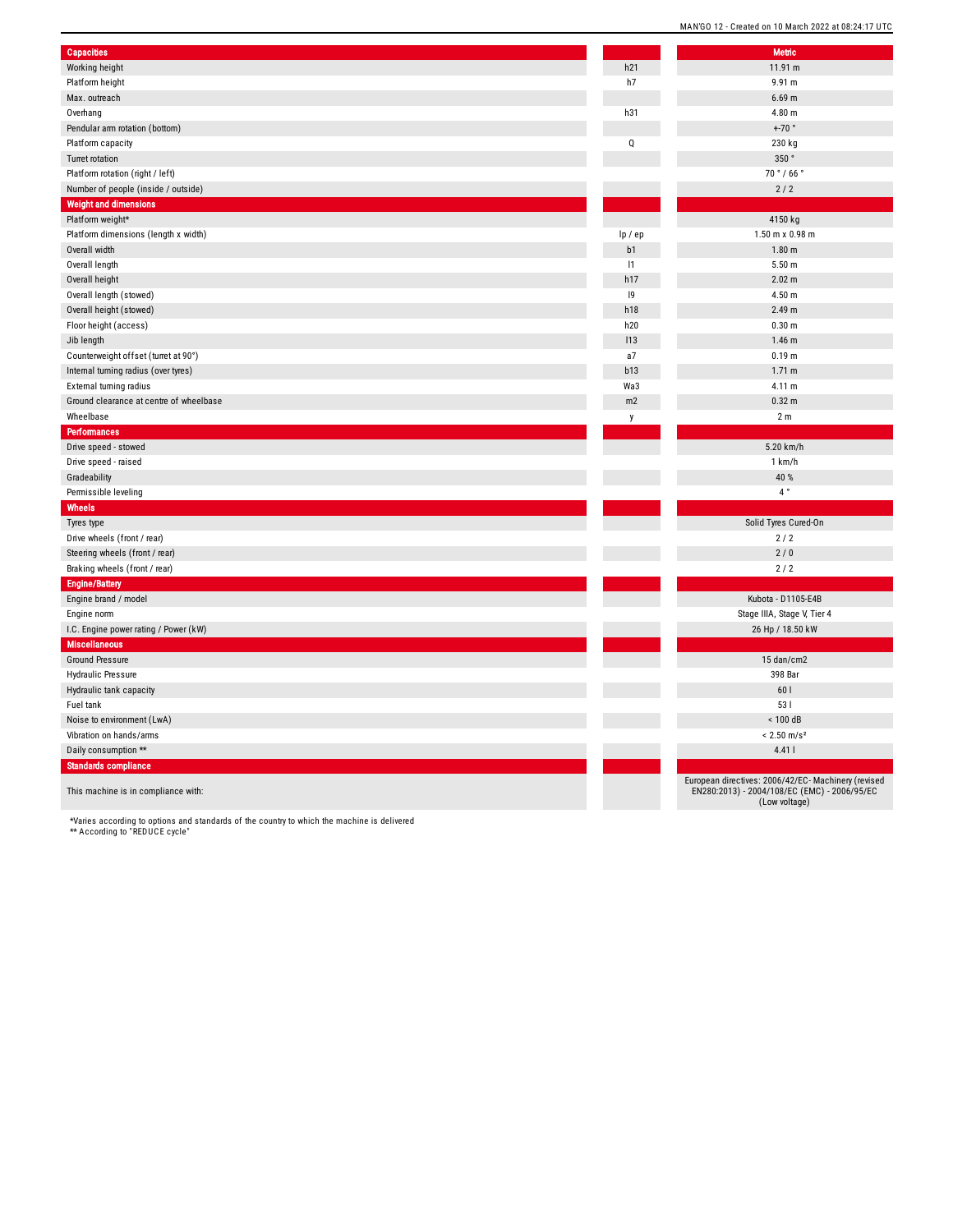## MAN'GO 12 - Dimensional drawing





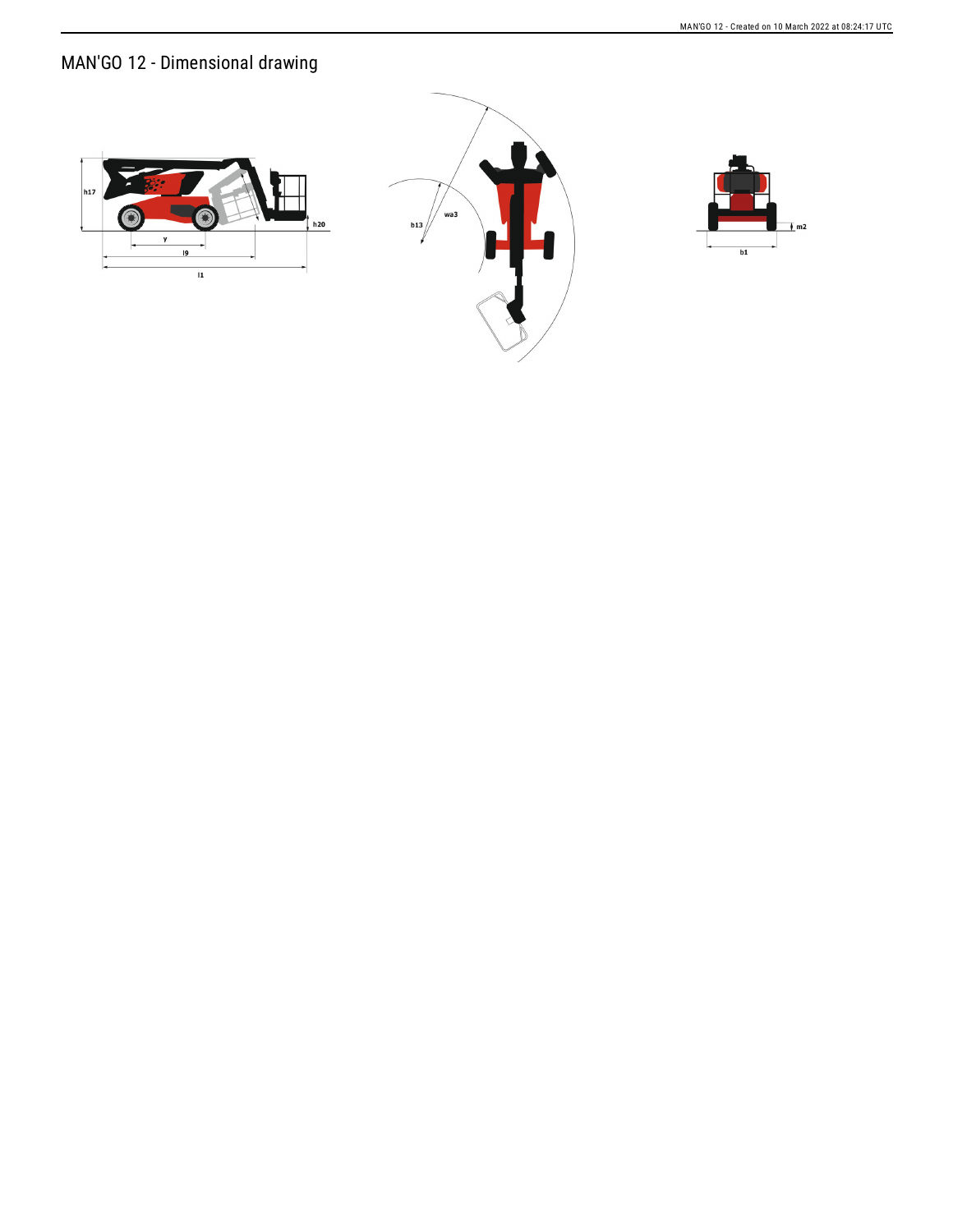## **Equipment**

| Standard                                                                    |
|-----------------------------------------------------------------------------|
| 3 Simultaneous movements                                                    |
| Audible alarm and illuminated indicator lamp (leveling, overload, lowering) |
| Basket 1,500 mm                                                             |
| CAN bus technology                                                          |
| Dead man pedal                                                              |
| Differential locking                                                        |
| Easy Manager                                                                |
| Emergency stop button in platform and on frame                              |
| Fuel gauge with low level indicator                                         |
| Hom in the platform                                                         |
| Hour meter                                                                  |
| Leveling unlocking                                                          |
| Management via engine speed bearing                                         |
| Manual emergency lowering                                                   |
| Pendular arm                                                                |
| Proportional controls                                                       |
| Protective cover for control panel                                          |
| Quick access to components                                                  |
| Simplified lift control system                                              |
|                                                                             |

## **Optional**

| 110 or 230V plug with differential circuit breaker      |
|---------------------------------------------------------|
| Air predisposition                                      |
| Battery cut-off                                         |
| Beep on every movement                                  |
| Beep upon travel                                        |
| Biodegradable oil                                       |
| Catalytic cleaner                                       |
| Coded anti-start                                        |
| Extreme cold oil                                        |
| Highly capacity battery                                 |
| Initial verification report before putting into service |
| Lockable fuel cap                                       |
| Non-marking tyres                                       |
| Onboard generator (3,5 or 5 kW)                         |
| SMS: Safe Man System                                    |
| Safety hamess                                           |
| Screen protection on the lower box control              |
| Spark arrester                                          |
| Turret cover with key lock                              |
| Water heater                                            |
| Water predisposition                                    |
| Working light                                           |